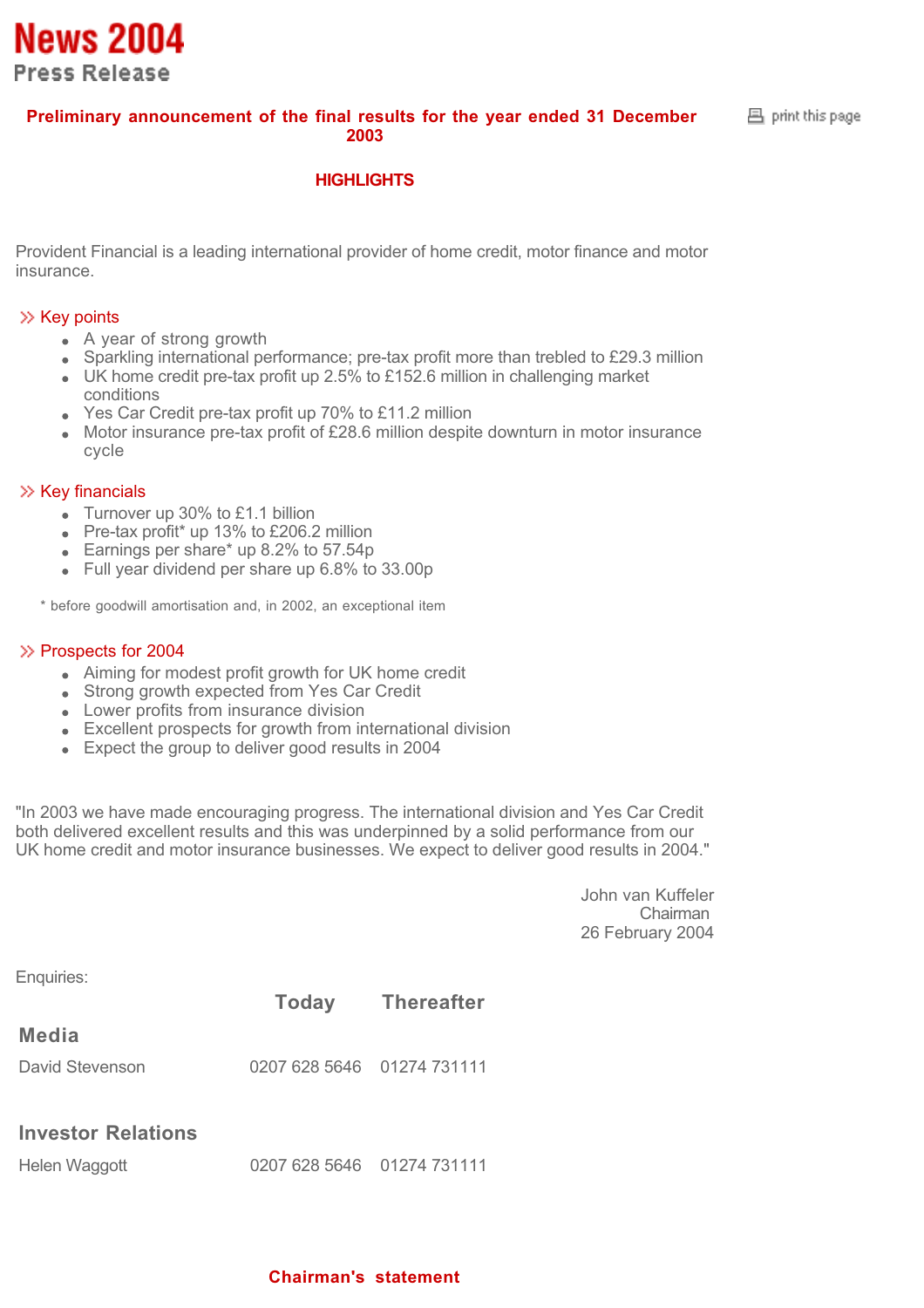I am pleased to announce our results for 2003. Strong growth continued during the year with group turnover up by 30% to £1.1 billion and customer receivables up by 15% to £1.1 billion. Before goodwill amortisation, profit before tax increased by 13.0% to £206.2 million (2002 £182.4 million) and earnings per share increased by 8.2% from 53.19p to 57.54p. After goodwill amortisation and, in 2002, an exceptional item, profit before tax increased by 17.8% to £201.9 million (2002 £171.4 million) and earnings per share increased by 14.8% to 55.84p (2002 48.66p). The directors recommend a final dividend of 19.90p (2002 18.44p), giving a total dividend for the year of 33.00p per share (2002 30.90p), an increase of 6.8% for the year.

#### **Operations**

In order to give a clearer view of the financial performance of the individual divisions, in 2003 we recharged to the UK home credit business and the international division costs in respect of taxation, treasury and public affairs services that were previously borne as central costs. The profit figures for 2003 and prior year comparatives in this statement reflect these recharges. Details are given in the Preliminary Announcement.

#### UK consumer credit division

#### UK home credit

UK home credit is a successful, cash generative business operating in a long established and mature market segment. Its success is built upon the provision to customers of a simple and straightforward service tailored to their needs. Loans are for small sums and are delivered quickly and conveniently to the customer's home by an agent. This personal service and the close relationship between agent and customer is highly valued and is well suited to the careful and responsible provision of credit. Customers also value the transparency and flexibility of home credit. Unexpected events can cause customers to miss a loan repayment and most credit products levy penalty charges and additional interest when this happens. The home credit offer recognises that these penalties just make things worse and so no penalty charges or additional interest are levied. The customer has the peace of mind of knowing that all charges are fixed at the outset and each repayment goes to reduce the amount owed. These features give rise to an extraordinarily high customer satisfaction rating of 93% and explain the enduring appeal of home credit in an increasingly competitive market.

The prolonged period of economic growth in the UK has benefited our customers. Many are better off and so some have a reduced need for small sums of credit. Many also have access to a wider choice of alternative credit products, such as credit cards and bank overdrafts, and some choose to use these as well as, or instead of, home credit. Growth is more difficult in these competitive market conditions and so, in recent years, we have had to work harder to find the best mix of customer and credit issued volumes, overhead expenses and bad debt costs to move profits forward. This was again the case in 2003, with modest profit growth achieved alongside small reductions in customer numbers and credit issued. The number of customers at the end of 2003 was 1.61 million, 1.7% lower than at the end of 2002. Credit issued for the year was down by 0.7% to £916 million. Collections increased by 1.6% to £1,320 million and turnover increased by 2.4% to £496 million. Costs were carefully managed and increased overall by just 1.8%, benefiting from lower interest costs and tight control of overhead expenses. Credit quality was satisfactory with annual bad debt costs as a percentage of credit issued reducing slightly during the second half from 9.7% at June 2003 to 9.6% for the full year (2002 9.2%). Profit before tax increased by 2.5% to £152.6 million (2002 £148.8 million).

#### Yes Car Credit

Yes Car Credit was acquired in December 2002. It has a distinct, credit-led, integrated business model under which it sells its customers a package of a car, financing and related insurance products. The business has performed well in its first year in the group and has benefited from greater access to the capital needed to fund its development.

Six new branches were opened during the year, taking the total to 26, helping to increase the number of cars sold by 24% to 37,900. The percentage of cars sold that were financed by Yes Car Credit has also been increased as planned, up from 75% in 2002 to 95% in 2003. Indeed, during the second half of 2003, Yes Car Credit financed all of the cars it sold. The rapid increase in cars sold and the increased percentage of sales financed in-house has led to substantial growth in turnover, up by 32% to £269 million and net customer receivables, up by 54% to £252 million. Yes Car Credit's contribution to the group's profit before goodwill amortisation for the year was £11.2 million (2002 £0.2 million) and, as expected, the acquisition and associated share placing has enhanced earnings per share before goodwill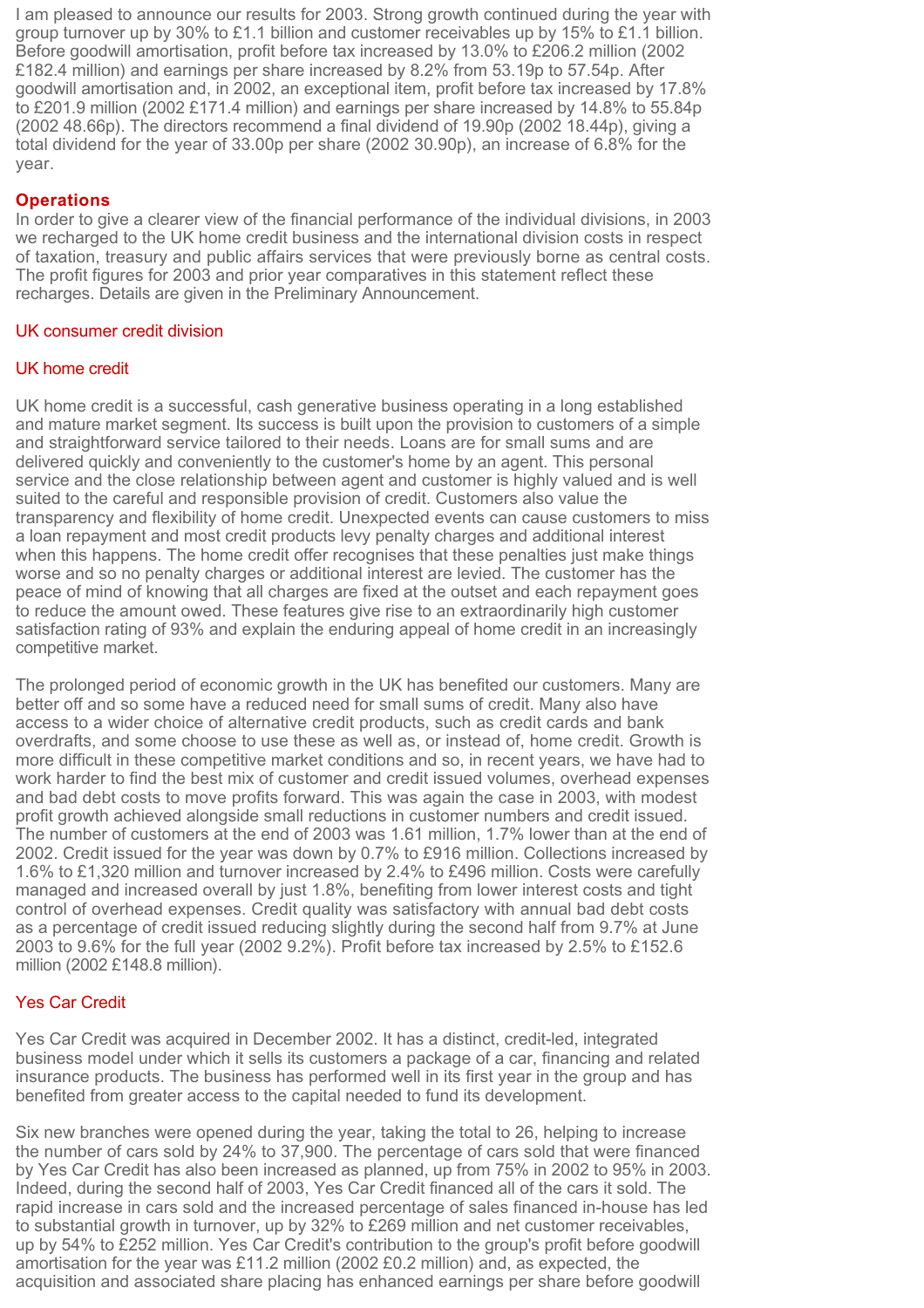amortisation during this first year of ownership.

#### Vanquis Bank

Vanquis Bank was established to perform a market test of credit cards. Our plan is to offer cards tailored to the needs of customers with modest incomes. The market test is designed to provide strong evidence of the attractiveness to customers of our offer and of the financial returns we might expect if we were to progress to a full-scale launch.

The testing includes offers to existing and new customers, both by direct marketing and through home credit agents. Collection of repayments by home credit agents and by remote means are also being tested.

The market test has progressed to plan and at the end of the year 36,800 cards were in issue. The cost of the test for 2003 was £6.7 million.

#### International division

The international division has again produced excellent results. It has grown substantially, achieving excellent profit growth in Poland and the Czech Republic and successfully expanding the developing operations in Hungary and Slovakia. Customer numbers for the division increased by 30% to 1.2 million, credit issued by 26% to £361 million and turnover by 34% to £191 million. Profit before tax increased substantially to £29.3 million (2002 £8.6 million).

Our business in Poland performed very well and continued to make excellent progress towards its medium-term targets. Customer numbers increased by 23% to 813,000, credit issued by 14% to £226 million, collections by 25% to £305 million and turnover by 25% to £128 million. Credit quality developed as expected with bad debt as a percentage of credit issued of 10.8% for 2003 (2002 9.1%). Profit before tax increased very strongly, up by £16.4 million (98%) to £33.1 million (2002 £16.7 million).

Our Czech operation is experiencing lower rates of growth in customer numbers and credit issued as it nears its target of 250,000 customers. Customer numbers increased by 2.4% to 223,000 and credit issued by 6.4% to £74 million. Collections increased by 18%, fuelled by the rapid increase in customer receivables during 2002 and, with the majority of income recognised when loans are collected, this in turn led to a 17% increase in turnover in 2003 to £39 million. Credit quality was stable with bad debt as a percentage of credit issued for 2003 being unchanged at 11.0% (2002 11.0%). Profit before tax has increased substantially, up by £3.7 million (72%) to £8.8 million (2002 £5.1 million).

The performance of our newer operations in Hungary and Slovakia has been very encouraging. Both expanded rapidly, whilst maintaining good credit quality and both reported lower start-up losses than in 2002. In Slovakia, customer numbers increased by 130%, rising from 27,000 at the end of 2002 to 62,000. Start-up losses for 2003 were reduced by £0.4 million (20%) to £1.6 million (2002 £2.0 million). Hungary achieved even faster growth. Customer numbers rose by 163% from 55,000 to 143,000 and start-up losses for 2003 were sharply reduced, down by £1.2 million (38%) to £1.9 million (2002 £3.1 million).

A pilot operation was launched in Mexico in August 2003. This has performed well and, at the end of December 2003, had 2,600 customers served from a single branch located in Puebla; a large industrial city about 70 kilometres outside Mexico City.

#### Motor insurance division

The cyclical downturn of margins in the UK motor insurance market that began in the summer of 2002 has continued. In 2003, premium rates in the market as a whole fell by 1% whilst claims costs increased by about 8%. As planned, we continued with our policy of pricing for an adequate return on equity and so raised our premium rates in line with the rise in claims costs. This caused policyholder numbers to fall by 23% during 2003, down from 757,000 to 587,000. Gross written premium reduced by 22%, in line with the fall in the number of policyholders. The cost base of the business was sharply reduced in 2003. Distribution is entirely through independent intermediaries and so these costs fell in line with the reduction in written premiums. Overhead costs were also reduced. In addition, the cost of levies fell by £3 million as compared to 2002 due to an unexpectedly low call from the Motor Insurers' Bureau in the last quarter of 2003. These factors contributed to an underwriting profit of £4.0 million, down from £11.4 million in 2002. Income earned on the investment fund, held to meet the cost of future claims, was £24.6 million (2002 £24.4 million). The average fund size was £461 million (2002 £455 million). Profit before tax for 2003 fell by 20% to £28.6 million (2002 £35.8 million). This was a better result than we had expected, because of the reduced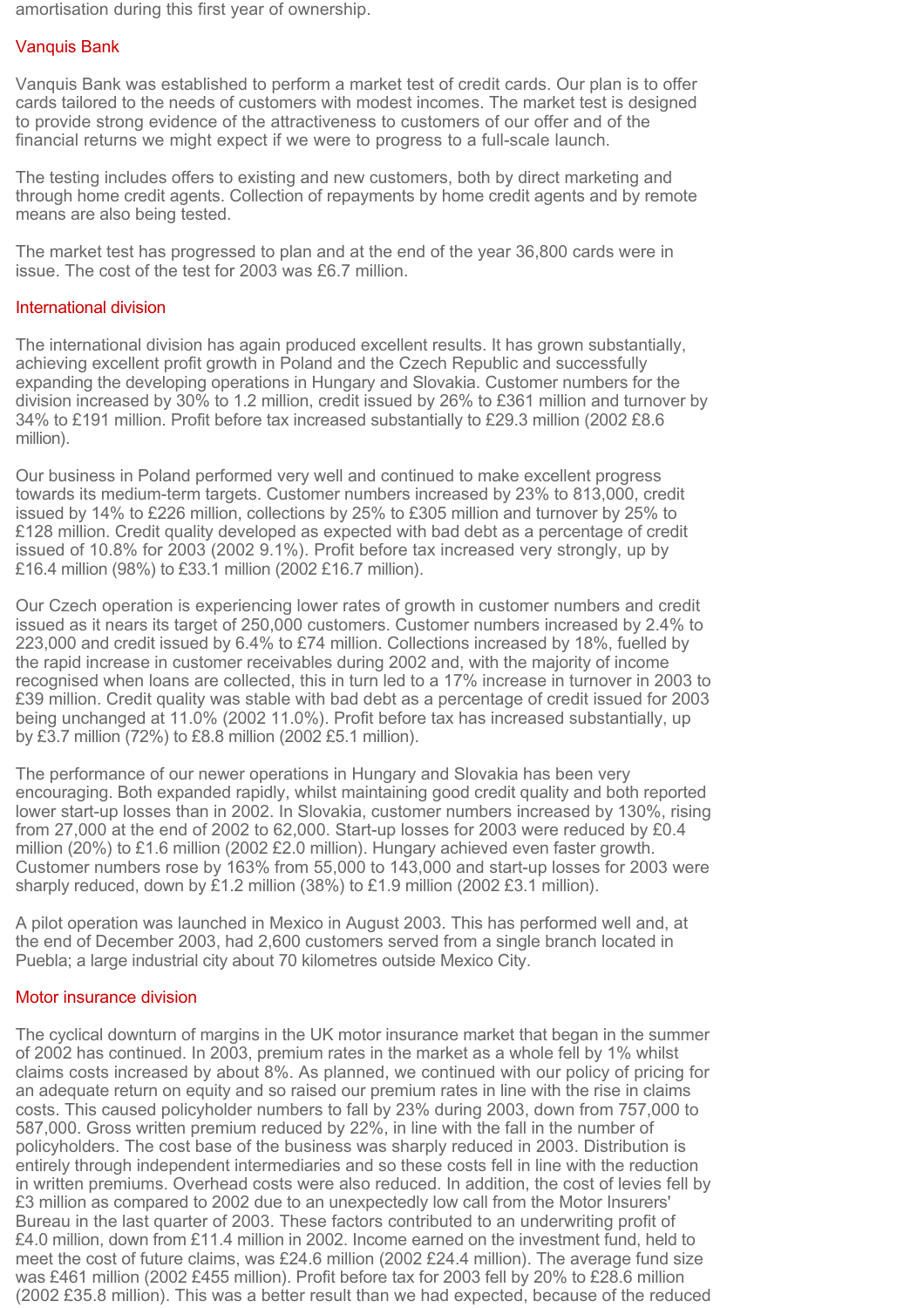levy costs and the business continued to create value for shareholders, earning a post-tax return on equity of 24% for 2003 (2002 29%).

#### Regulatory developments

In December 2003, the UK government published a White Paper on Consumer Credit and proposals for revised regulations. We welcome these proposals, particularly the call for greater transparency to the borrower of all of the costs of credit, a tighter licensing regime and more effective redress for customers faced with unfair contract terms.

A proposal for the revision of the EU Consumer Credit Directive was published in September 2002 and, during 2003, has been the subject of scrutiny and debate by the Council of Ministers and the European Parliament, a process that typically lasts for several years. A number of important changes to the framework of consumer credit law are proposed, focused primarily on improved transparency of the terms and costs of borrowing for the consumer.

In September 2003, the National Consumer Council ("NCC") said that it would be undertaking research with a view to supporting a possible supercomplaint, under the Enterprise Act 2002, to the Office of Fair Trading regarding the competitiveness of the UK home credit industry. Our experience is that: home credit customers are highly satisfied with the personal service provided by home credit agents and that the home credit product is ideally suited to the needs of its target market; barriers to enter the home credit industry are low, as demonstrated by Cattles' national expansion and the entry of Park Direct Credit in recent years, and 146 new members of the home credit industry's trade association during the last five years; many home credit customers use other credit products such as mail order, overdrafts and credit cards in a large and growing market for small sum credit where competition has increased substantially during recent years and is likely to continue to increase in future.

#### **Prospects for 2004**

#### UK consumer credit division

The UK market for home credit is mature and, as our customers become more prosperous and gain access to a wider range of credit products, it is becoming increasingly competitive. We will continue to make a measured trade-off between volume growth, credit quality and costs, with the aim of growing profits modestly.

Yes Car Credit made good progress in 2003. It operates in a market that is estimated to be growing at about 6% p.a. but Yes Car Credit has grown faster than this because of its innovative offer and by expanding its branch network to increase geographic coverage. We expect the market will continue to grow in 2004 and we intend to open five new branches during the year in order to further increase geographic coverage. As a result, we look forward to continued strong growth in 2004.

During 2003, Vanquis Bank tested a range of offers and at the end of 2003 had 36,800 credit card holders. We now intend to observe the performance of the business before deciding in the second half of this year whether or not to proceed to a full scale roll-out. The cost of the operation is likely to be about £9 million for 2004.

#### Motor insurance division

The cyclical downturn in margins in the motor insurance market as a whole is likely to continue throughout 2004. We will continue only to write policies that earn an adequate return on equity and so we expect further reductions in policyholder numbers and written premiums. The profit impact of this will be minimised by reductions in the cost base. We also expect a fall in the size of the investment fund in 2004 following the decrease in written premium over the last 18 months and this, together with a lower yield, is expected to result in lower investment income. These factors taken together are expected to result in lower profits in 2004 from the motor insurance division but with a continued good return on equity.

#### International division

We continue to see excellent prospects for growth from our international division. Poland is expected to be the major contributor to this, with lower growth forecast in the Czech market. Reduced start-up losses from the developing businesses in Hungary and Slovakia in 2004 are also expected and we continue to believe both will report a profit for 2005. The pilot in Mexico will continue during 2004 and start-up losses of about £3 million are expected.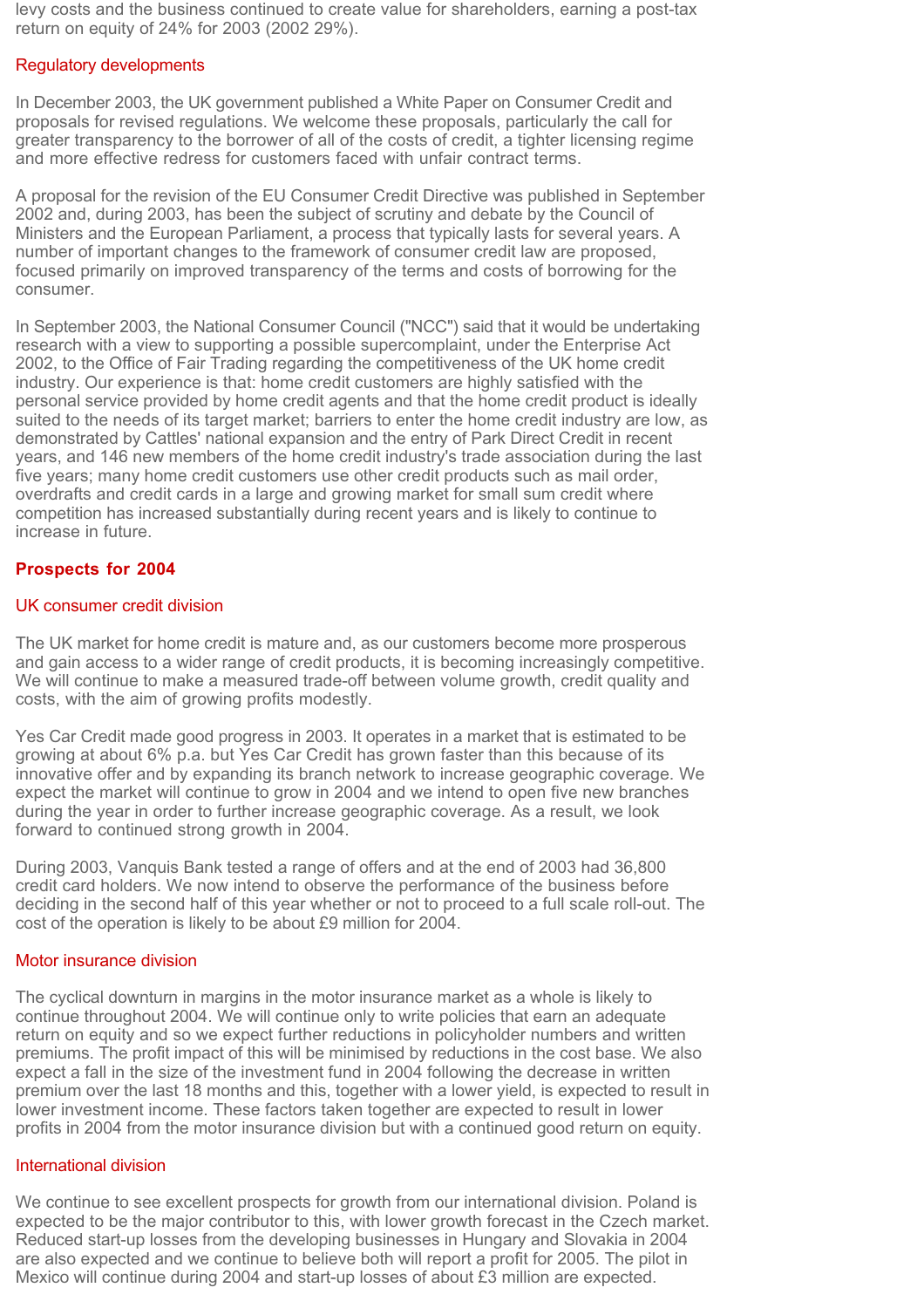Overall, we expect that 2004 will be another very good year for our international division.

#### **Group**

In 2003 we have made encouraging progress. The international division and Yes Car Credit both delivered excellent results and this was underpinned by a solid performance from our UK home credit and motor insurance businesses. We expect to deliver good results in 2004.

> John van Kuffeler Chairman 26 February 2004

#### **Preliminary announcement of the final results for the year ended 31 December 2003**

#### Consolidated profit and loss account

|                                                         | Unaudited<br>2003<br>£m | Audited<br>2002<br>£m |
|---------------------------------------------------------|-------------------------|-----------------------|
| Turnover                                                | 1,134.2                 | 875.0                 |
| Operating profit before goodwill amortisation           | 206.2                   | 182.4                 |
| Goodwill amortisation                                   | (4.3)                   | (0.3)                 |
| Operating profit                                        | 201.9                   | 182.1                 |
| Exceptional loss on disposal of business                |                         | (10.7)                |
| Profit before taxation                                  | 201.9                   | 171.4                 |
| <b>Taxation</b>                                         | (60.8)                  | (52.8)                |
| Profit after taxation                                   | 141.1                   | 118.6                 |
| Dividends (note 3)                                      | (83.4)                  | (76.9)                |
| Retained profit for the year (note 6)                   | 57.7                    | 41.7                  |
| Earnings per share (note 4)                             |                         |                       |
| - Basic                                                 | 55.84p                  | 48.66p                |
| - Adjusted                                              | 57.54p                  | 53.19p                |
| - Diluted                                               | 55.68p                  | 48.50p                |
| Dividend per share to ordinary<br>shareholders (note 3) |                         |                       |
| a) Interim - paid                                       | 13.10p                  | 12.46p                |
| b) Final - proposed                                     | 19.90p                  | 18.44p                |
| Total ordinary dividend                                 | 33.00p                  | 30.90p                |

There is no material difference between the retained profit shown above and the historical cost equivalent.

#### Segmental reporting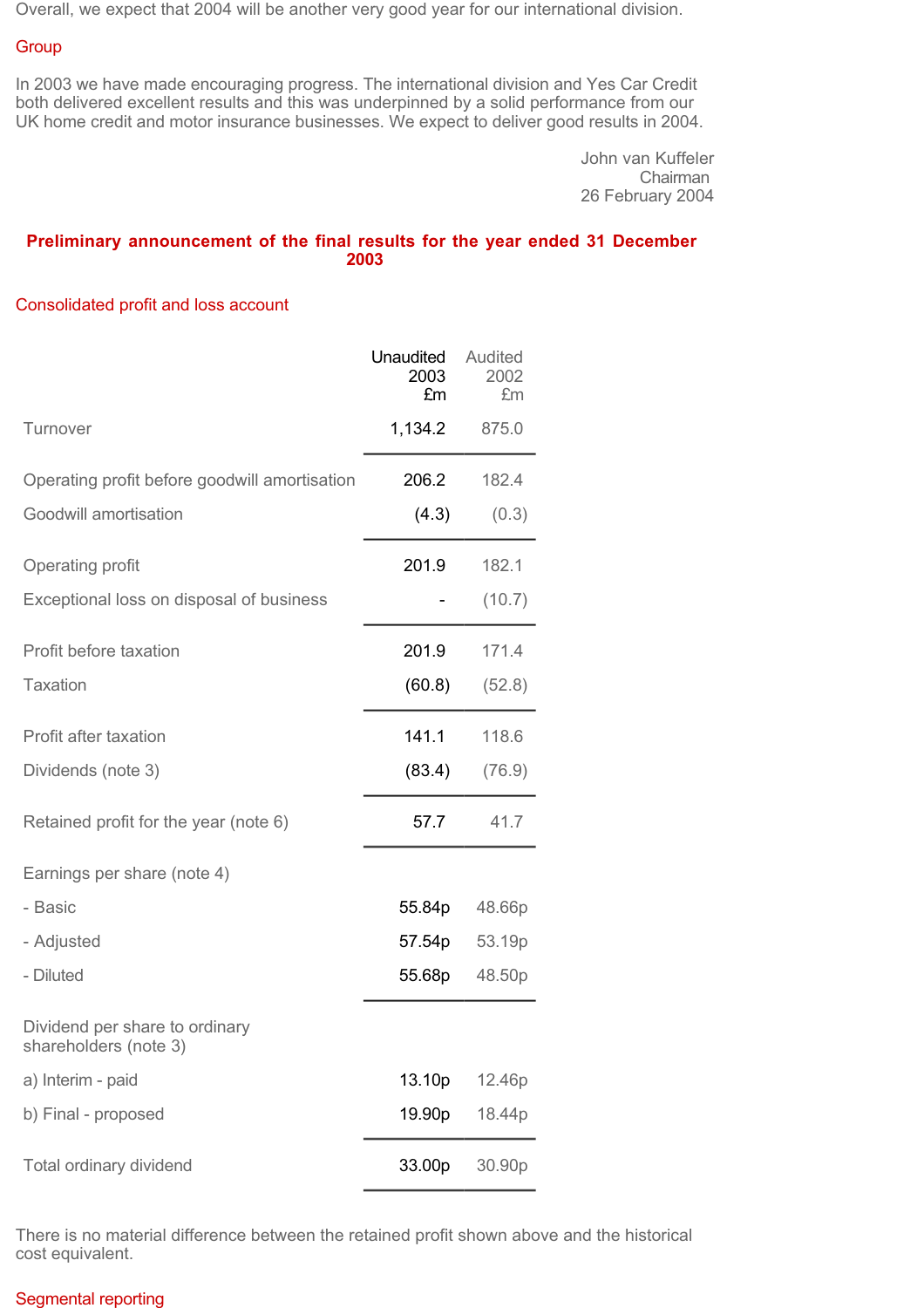Analyses of turnover and operating profit by class of business are set out below:

|                                                                             | Turnover    |            | Operating profit |            |
|-----------------------------------------------------------------------------|-------------|------------|------------------|------------|
|                                                                             | 2003<br>£m  | 2002<br>£m | 2003<br>£m       | 2002<br>£m |
| UK home credit                                                              | 495.6       | 484.3      | 152.6            | 148.8      |
| <b>Yes Car Credit</b>                                                       | 269.2       | 5.5        | 11.2             | 0.2        |
| <b>Vanquis Bank</b>                                                         | 1.3         |            | (6.7)            | (1.1)      |
| UK consumer credit                                                          | 766.1       | 489.8      | 157.1            | 147.9      |
| International                                                               | 191.4       | 142.4      | 29.3             | 8.6        |
| Motor insurance                                                             | 176.7 232.1 |            | 28.6             | 35.8       |
|                                                                             | 1,134.2     | 864.3      | 215.0            | 192.3      |
| Central                                                                     |             |            | (8.8)            | (10.9)     |
| Ongoing operations                                                          | 1,134.2     | 864.3      | 206.2            | 181.4      |
| <b>Business sold</b>                                                        |             | 10.7       |                  | 1.0        |
| Turnover and operating profit<br>before goodwill amortisation 1,134.2 875.0 |             |            | 206.2            | 182.4      |
| Goodwill amortisation*                                                      |             |            | (4.3)            | (0.3)      |
| Turnover and operating profit                                               | 1,134.2     | 875.0      | 201.9            | 182.1      |

\* Goodwill amortisation in 2003 includes £4.1 million in respect of Yes Car Credit (2002 £0.1 million) and £0.2 million in respect of UK home credit (2002 £0.2 million).

Turnover between segments is not material. Analyses by class of business are based on the group's divisional structure.

In previous years, costs in relation to taxation, treasury and public affairs administration were included in central costs. In order to give a clearer view of divisional performance, for 2003 UK home credit and international have been recharged £4.9 million and £2.4 million respectively in respect of the costs of these services. In 2002, this recharge would have been £3.8 million to UK home credit and £2.0 million to international division. The results shown above for 2002 have been restated to include these recharges.

#### The international operating profit comprises: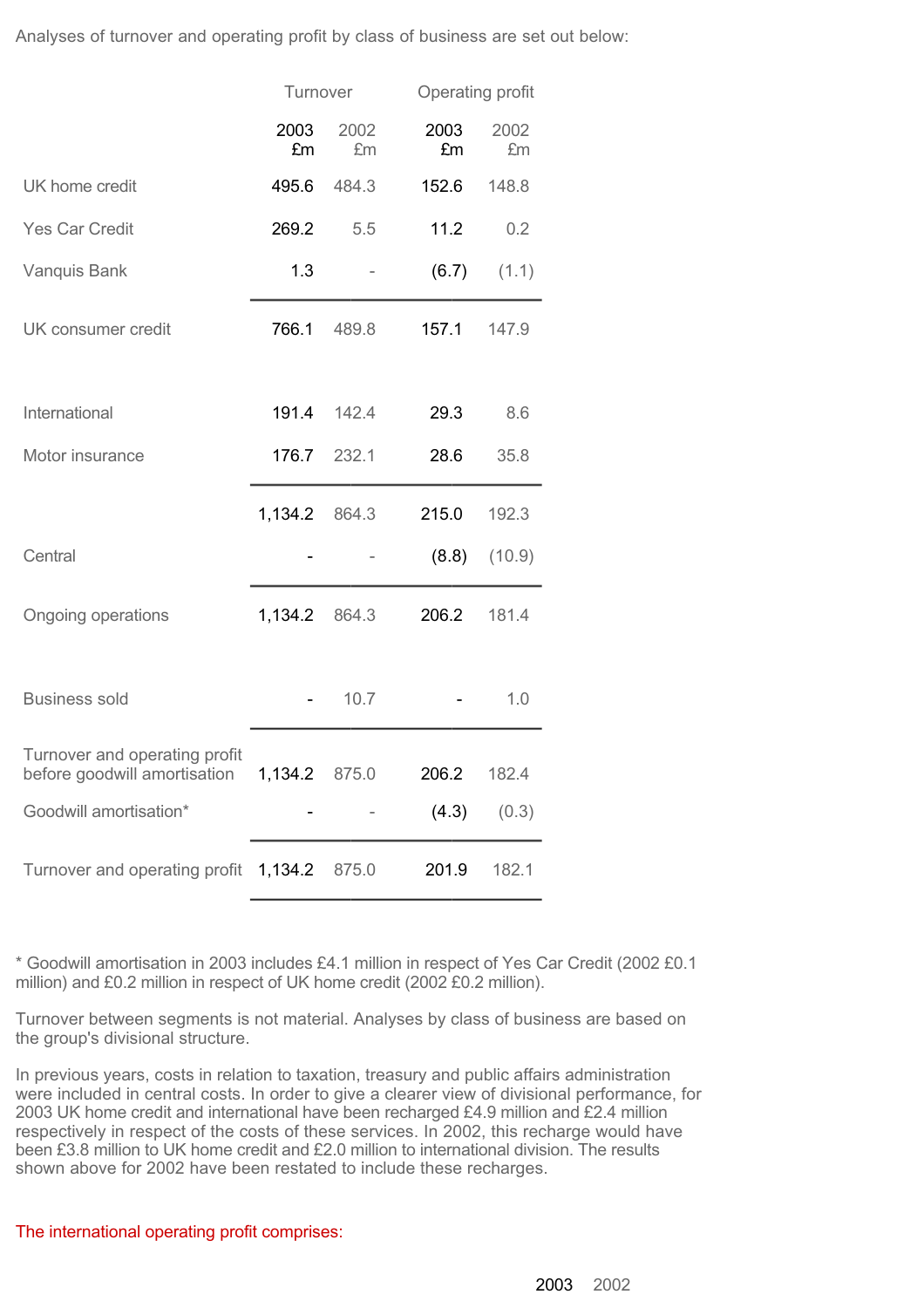|                              | £m    | £m    |
|------------------------------|-------|-------|
| Poland                       | 33.1  | 16.7  |
| <b>Czech Republic</b>        | 8.8   | 5.1   |
| Hungary                      | (1.9) | (3.1) |
| Slovakia                     | (1.6) | (2.0) |
| Mexico                       | (1.2) | ٠     |
| Central divisional overheads | (7.9) | (8.1) |
| Operating profit             | 29.3  | 8.6   |

### Consolidated balance sheet

|                                                 | Unaudited<br>as at<br>31 December<br>2003<br>£m | <b>Audited</b><br>as at<br>31 December<br>2002<br>£m |
|-------------------------------------------------|-------------------------------------------------|------------------------------------------------------|
| <b>Fixed assets</b>                             | 146.3                                           | 138.0                                                |
| <b>Current assets</b>                           |                                                 |                                                      |
| <b>Stock</b>                                    | 14.6                                            | 11.0                                                 |
| Amounts receivable from customers (note 5(a))   |                                                 |                                                      |
| - due within one year                           | 905.3                                           | 821.1                                                |
| - due in more than one year                     | 204.1                                           | 141.9                                                |
| <b>Debtors</b>                                  | 153.1                                           | 171.6                                                |
| Investments realisable within one year          | 514.5                                           | 503.8                                                |
| Cash at bank and in hand                        | 38.8                                            | 48.5                                                 |
|                                                 | 1,830.4                                         | 1,697.9                                              |
| <b>Current liabilities</b>                      |                                                 |                                                      |
| Bank and other borrowings                       | (19.6)                                          | (38.2)                                               |
| Creditors - amounts falling due within one year | (220.8)                                         | (180.9)                                              |
| Insurance accruals and deferred income          | (462.9)                                         | (495.3)                                              |
|                                                 | (703.3)                                         | (714.4)                                              |
| <b>Net current assets</b>                       | 1,127.1                                         | 983.5                                                |
| <b>Total assets less current liabilities</b>    | 1,273.4                                         | 1,121.5                                              |
| <b>Non-current liabilities</b>                  |                                                 |                                                      |
| Bank and other borrowings                       | (799.8)                                         | (695.4)                                              |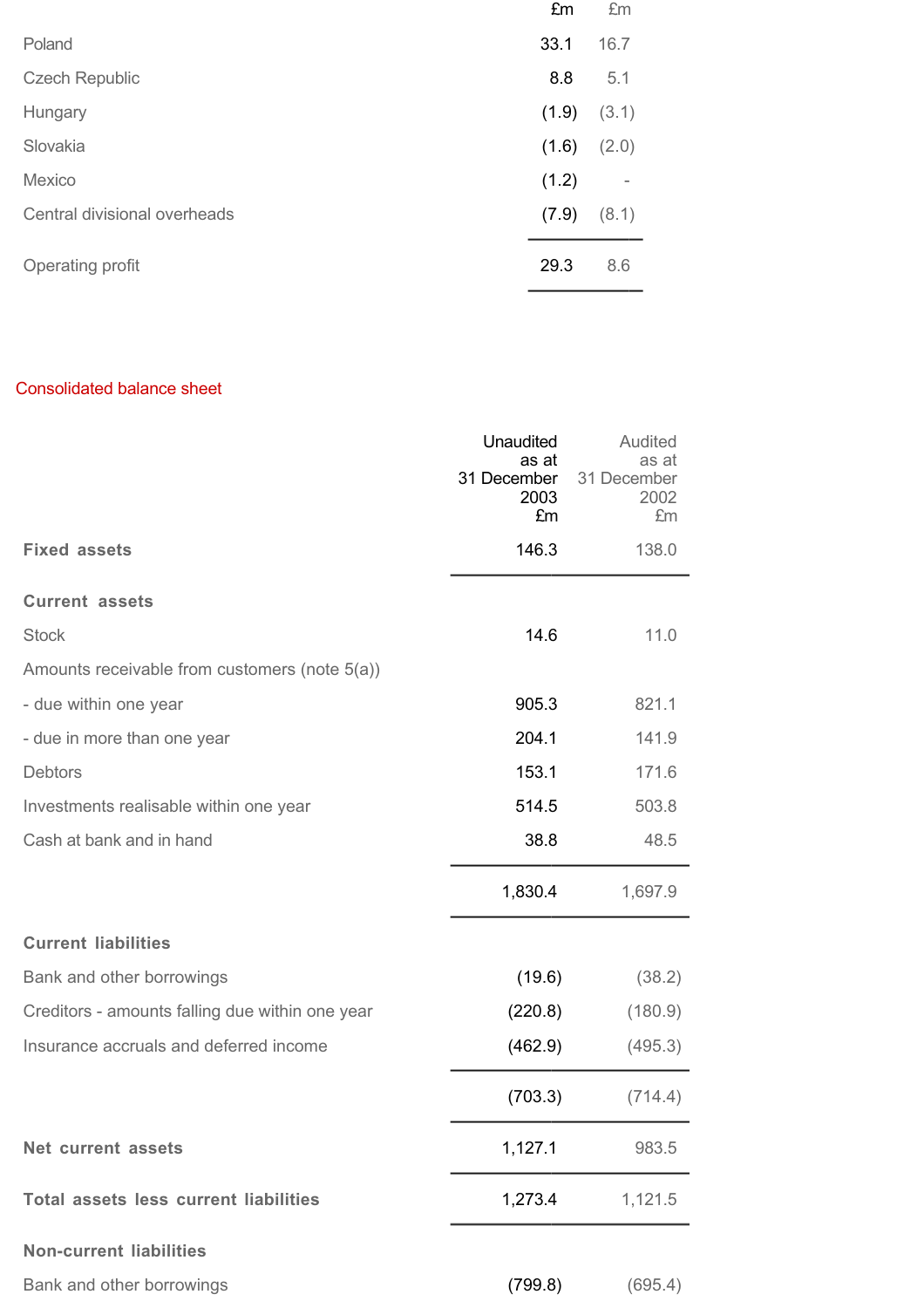| Creditors - amounts falling due after more than one year | (11.6) | (21.9) |
|----------------------------------------------------------|--------|--------|
| Provision for deferred taxation                          | (2.6)  | (1.5)  |
| Net assets                                               | 459.4  | 402.7  |
| <b>Capital and reserves</b>                              |        |        |
| Called-up share capital                                  | 26.3   | 26.3   |
| Share premium account                                    | 101.5  | 100.9  |
| <b>Revaluation reserve</b>                               | 2.7    | 2.7    |
| Other reserves                                           | 4.4    | 4.4    |
| Profit and loss account                                  | 324.5  | 268.4  |
| Equity shareholders' funds (note 6)                      | 459.4  | 402.7  |
| Gearing ratio (note 7)                                   | 1.72   | 1.73   |

#### Consolidated cash flow statement

|                                              | Unaudited<br>2003<br>£m | Audited<br>2002<br>£m |
|----------------------------------------------|-------------------------|-----------------------|
| Net cash inflow from operating activities    | 57.1                    | 151.5                 |
| Taxation                                     | (45.1)                  | (49.7)                |
| Capital expenditure and financial investment | (16.7)                  | (14.5)                |
| <b>Disposals</b>                             |                         | 26.7                  |
| Acquisitions                                 | (5.4)                   | (45.5)                |
| Equity dividends paid                        | (79.7)                  | (73.2)                |
| Management of liquid resources               | (13.1)                  | (73.4)                |
| Financing                                    | 87.2                    | 81.0                  |
| (Decrease)/increase in cash in the period    | (15.7)                  | 2.9                   |

The cash flow statement above has been prepared in accordance with FRS1 (Revised 1996) "Cash Flow Statements". As required by that standard, the statement aggregates the cash flows arising from each division within the group. However, the cash and investments held by those businesses that are regulated are required to be strictly segregated from those for the rest of the group and are not available to repay group borrowings. At 31 December 2003 the cash and investments held by the group's regulated businesses amounted to £508.7 million (2002 - £514.7 million).

## Reconciliation of net cash flow to movement in net debt

|                                                | 2003<br>fm | 2002<br>fm |
|------------------------------------------------|------------|------------|
| (Decrease)/increase in net cash for the period | (15.7)     | 2.9        |
| Cash outflow from increase in liquid resources | 131 734    |            |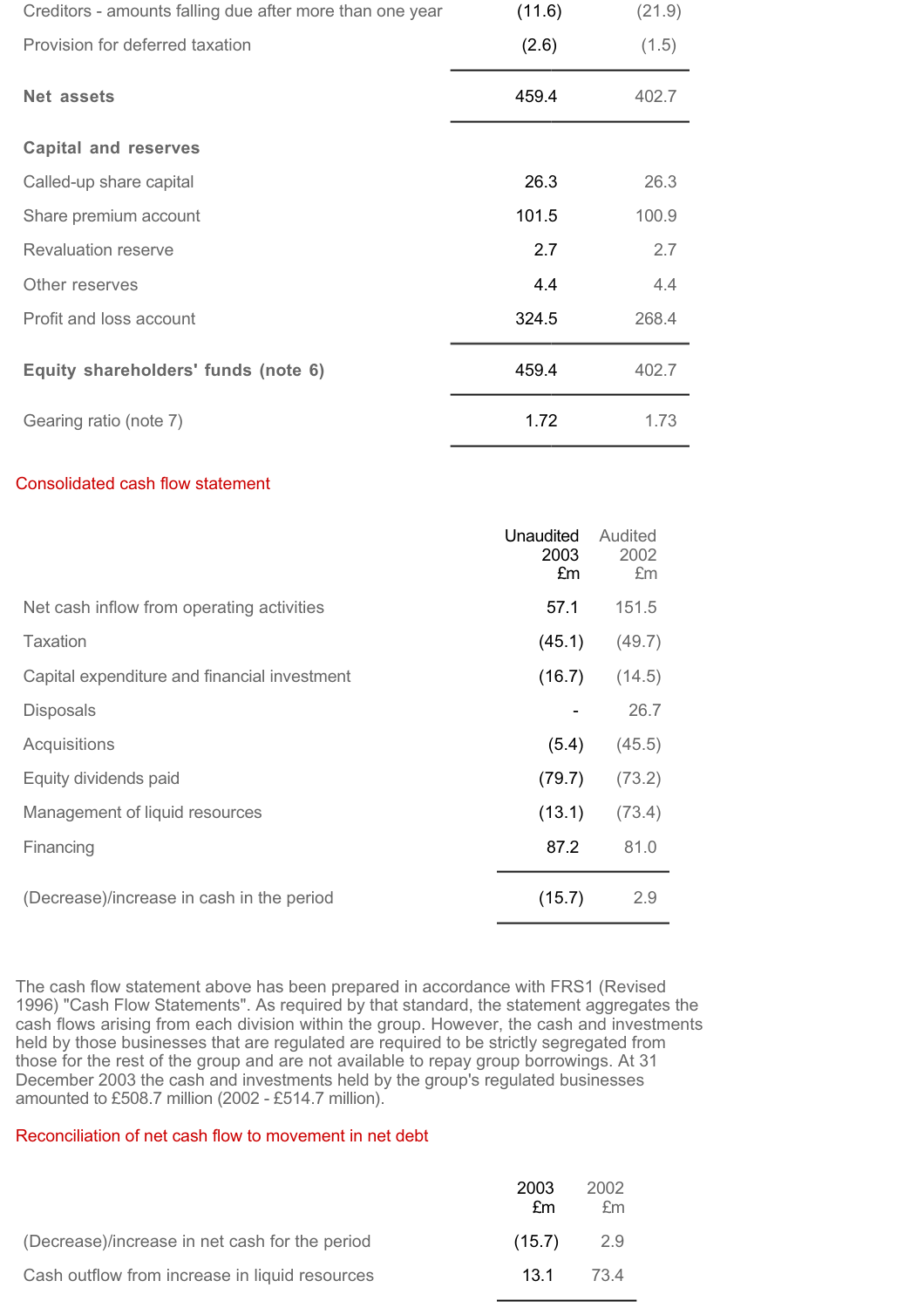|                                              | (2.6)               | 76.3    |
|----------------------------------------------|---------------------|---------|
| Cash inflow from increase in debt            | (86.6)              | (31.1)  |
| Change in net debt resulting from cash flows | (89.2)              | 45.2    |
| Loans relating to business acquired          | $\sim 100$          | (189.4) |
| Exchange adjustments                         | 4.4                 | 3.9     |
| Net debt at 1 January                        | (181.3)             | (41.0)  |
| Net debt at 31 December                      | $(266.1)$ $(181.3)$ |         |

### Analysis of changes in net debt

|                                           | 1 Jan<br>2003<br>£m | Cash<br>flows<br>£m | Exchange<br>movements<br>£m | Other<br>changes<br>£m | 31 Dec<br>2003<br>£m |
|-------------------------------------------|---------------------|---------------------|-----------------------------|------------------------|----------------------|
| Cash at bank and in hand                  | 48.5                | (9.4)               | (0.3)                       |                        | 38.8                 |
| Overdrafts                                | (1.0)               | (6.3)               |                             | -                      | (7.3)                |
|                                           | 47.5                | (15.7)              | (0.3)                       |                        | 31.5                 |
| Investments realisable within one<br>year | 503.8               | 13.1                | (2.4)                       |                        | 514.5                |
| Bank and other borrowings:                |                     |                     |                             |                        |                      |
| - less than one year                      | (37.2)              | 29.9                |                             | (5.0)                  | (12.3)               |
| - more than one year                      |                     | $(695.4)$ $(116.5)$ | 7.1                         | 5.0                    | (799.8)              |
|                                           | (732.6)             | (86.6)              | 7.1                         |                        | (812.1)              |
| Net debt                                  | (181.3)             | (89.2)              | 4.4                         |                        | (266.1)              |

Cash, borrowings and overdraft balances shown above at 31 December 2002 and 2003 agree to the balance sheets at those dates. Investments realisable within one year exclude those current asset investments which are not considered to be liquid resources (being those investments with more than one year to maturity when acquired, but less than one year to maturity at the balance sheet date).

#### Reconciliation of operating profit to net cash inflow from operating activities

|                                                   | 2003<br>£m | 2002<br>£m |
|---------------------------------------------------|------------|------------|
| Operating profit                                  | 201.9      | 182.1      |
| Depreciation and amortisation                     | 14.3       | 8.9        |
| Loss on sale of tangible fixed assets             | 0.4        | 0.3        |
| Increase in amounts receivable from customers     | (158.1)    | (74.3)     |
| Decrease/(increase) in stock and debtors          | 14.3       | (26.3)     |
| Decrease in unearned insurance premiums           | (28.2)     | (15.8)     |
| (Decrease)/increase in insurance claims provision | (4.1)      | 72.4       |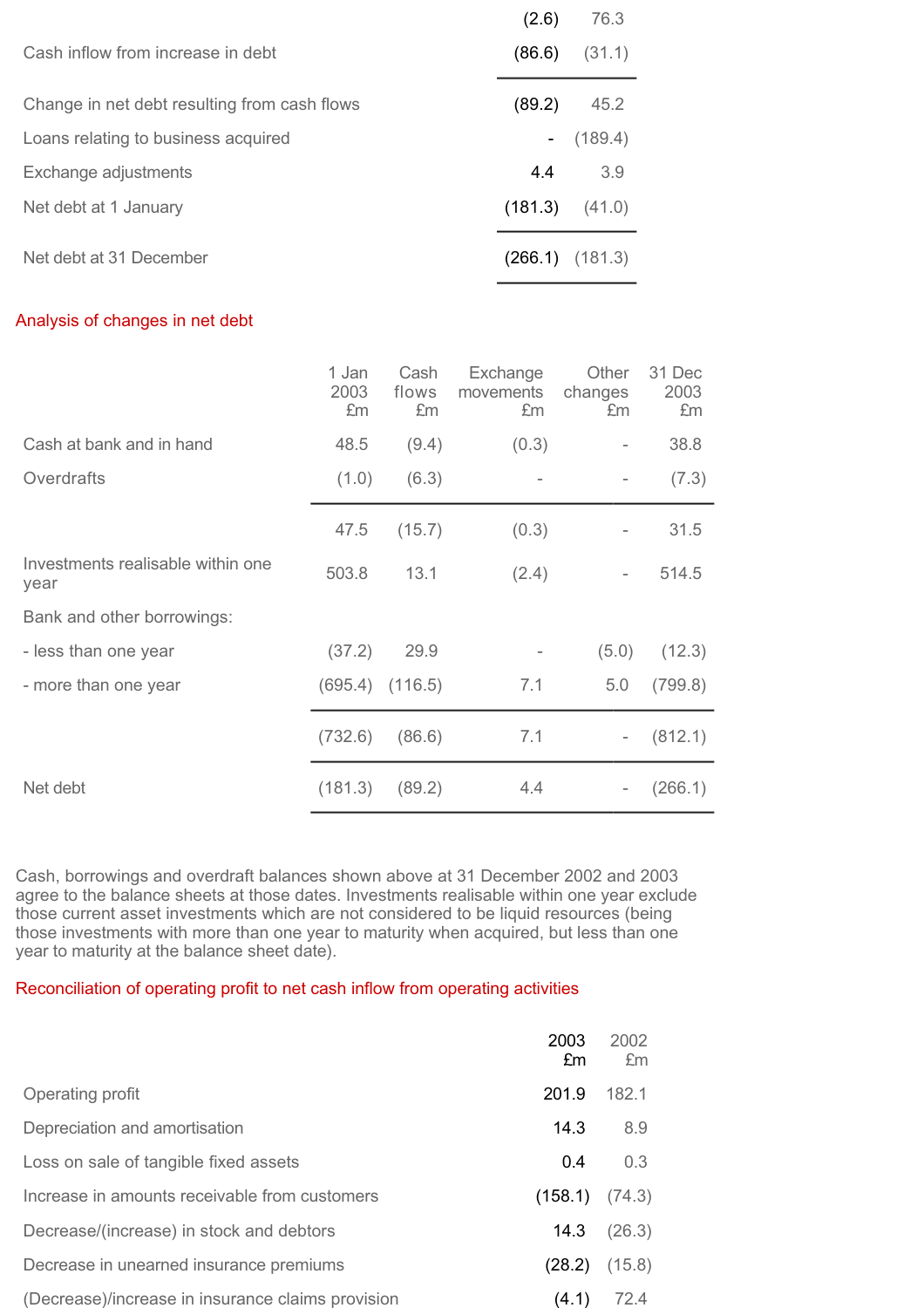| Increase in trade creditors, accruals and other liabilities | 16 6 | 42       |
|-------------------------------------------------------------|------|----------|
| Net cash inflow from operating activities                   |      | 571 1515 |

Net cash inflow from operating activities can be analysed as follows:

|                       | 2003<br>£m | 2002<br>$Em*$ |
|-----------------------|------------|---------------|
| UK home credit        | 149.1      | 123.7         |
| <b>Yes Car Credit</b> | (79.5)     | -             |
| Vanquis Bank          | (13.1)     | ۰             |
| UK consumer credit    | 56.5       | 123.7         |
| International         | (11.1)     | (42.4)        |
| Motor insurance       | 23.2       | 80.4          |
| Central               | (11.5)     | (10.2)        |
|                       | 57.1       | 151.5         |

\* Analysis by division has been restated for the recharge of costs from central to UK home credit and international division.

#### **Notes - Preliminary announcement of the final results for the year ended 31 December 2003**

- 1. This preliminary announcement, which has been prepared on a basis consistent with the previous year, does not constitute statutory accounts within the meaning of Section 240 of the Companies Act 1985. The announcement has been agreed with the company's auditors for release.
- 2. The information for the year ended 31 December 2002 is an extract from the statutory accounts to that date which have been delivered to the Registrar of Companies. Those accounts included an audit report which was unqualified and which did not contain a statement under Section 237(2) or (3) of the Companies Act 1985. The statutory accounts for the year ended 31 December 2003 upon which the auditors have still to report, will be delivered to the Registrar following the company's annual general meeting.
- 3. Dividends

|                                                  | 2003<br>£m | 2002<br>£m |
|--------------------------------------------------|------------|------------|
| Interim dividend paid - 13.10p (2002 - 12.46p)   | 33.1       | 30.3       |
| Final dividend proposed - 19.90p (2002 - 18.44p) | 50.3       | 46.6       |
|                                                  | 83.4       | 76.9       |

#### 4. Earnings per share

The basic and diluted earnings per share figures have been calculated using the profit for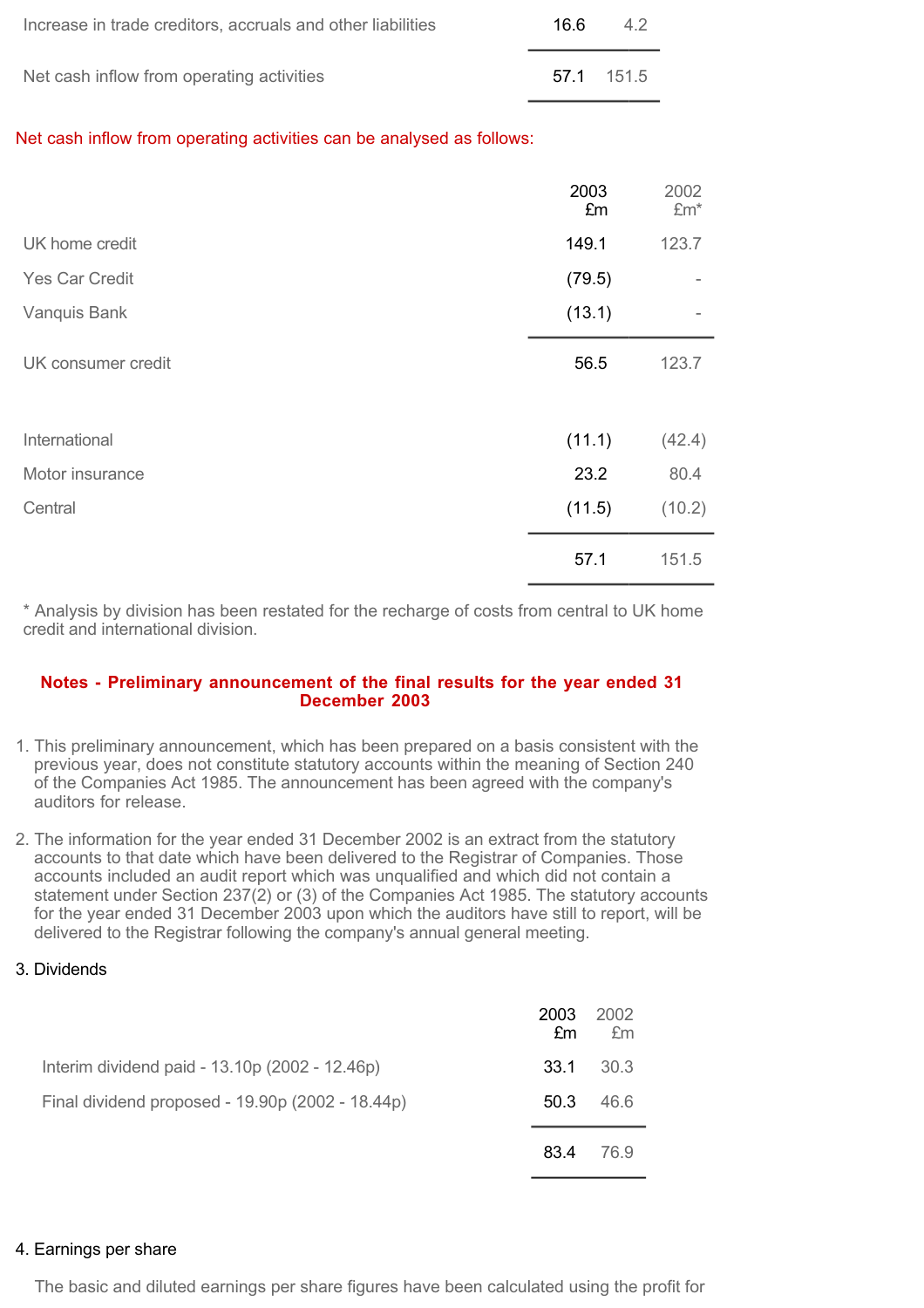the year attributable to ordinary shareholders of £141.1 million (2002 £118.6 million). The weighted average number of shares in issue during the year can be reconciled to the number used in the basic, adjusted and diluted earnings per share calculations as follows:

|                                                                                                               | 2003<br><b>Number</b> | 2002<br>Number |
|---------------------------------------------------------------------------------------------------------------|-----------------------|----------------|
| Weighted average number of shares                                                                             | m                     | m              |
| In issue during the year                                                                                      | 2543                  | 245.7          |
| Held by the QUEST                                                                                             | (1.6)                 | (2.0)          |
| Used in basic and adjusted earnings per share<br>calculation<br>Issuable on conversion of outstanding options | 252.7<br>0.7          | 243.7<br>0.8   |
| Used in diluted earnings per share calculation                                                                | 253.4                 | 244.5          |

The adjusted earnings per share figures have been calculated using a profit after tax, excluding goodwill amortisation and exceptional items of £145.4 million (2002 £129.6 million). The adjustments made, and their impact on earnings per share, are as follows:

|                             |          | 2003         |          | 2002         |
|-----------------------------|----------|--------------|----------|--------------|
|                             | 2003     | Earnings     | 2002     | Earnings     |
|                             | Earnings | per<br>share | Earnings | per<br>share |
|                             | £m       | pence        | £m       | pence        |
| Basic earnings and earnings |          |              |          |              |
| per share                   | 141.1    | 55.84        | 118.6    | 48.66        |
| <b>Exceptional loss</b>     |          |              | 10.7     | 4.39         |
| Amortisation of goodwill    | 4.3      | 1.70         | 0.3      | 0.14         |
| Adjusted earnings and       |          |              |          |              |
| earnings per share          | 145.4    | 57.54        | 129.6    | 53.19        |

The movement in the number of shares in issue during the year is as follows:

|                                                   | Number<br>m |
|---------------------------------------------------|-------------|
| At 1 January 2003                                 | 254.2       |
| Shares issued pursuant to the exercise of options | 0.1         |
| At 31 December 2003                               | 254.3       |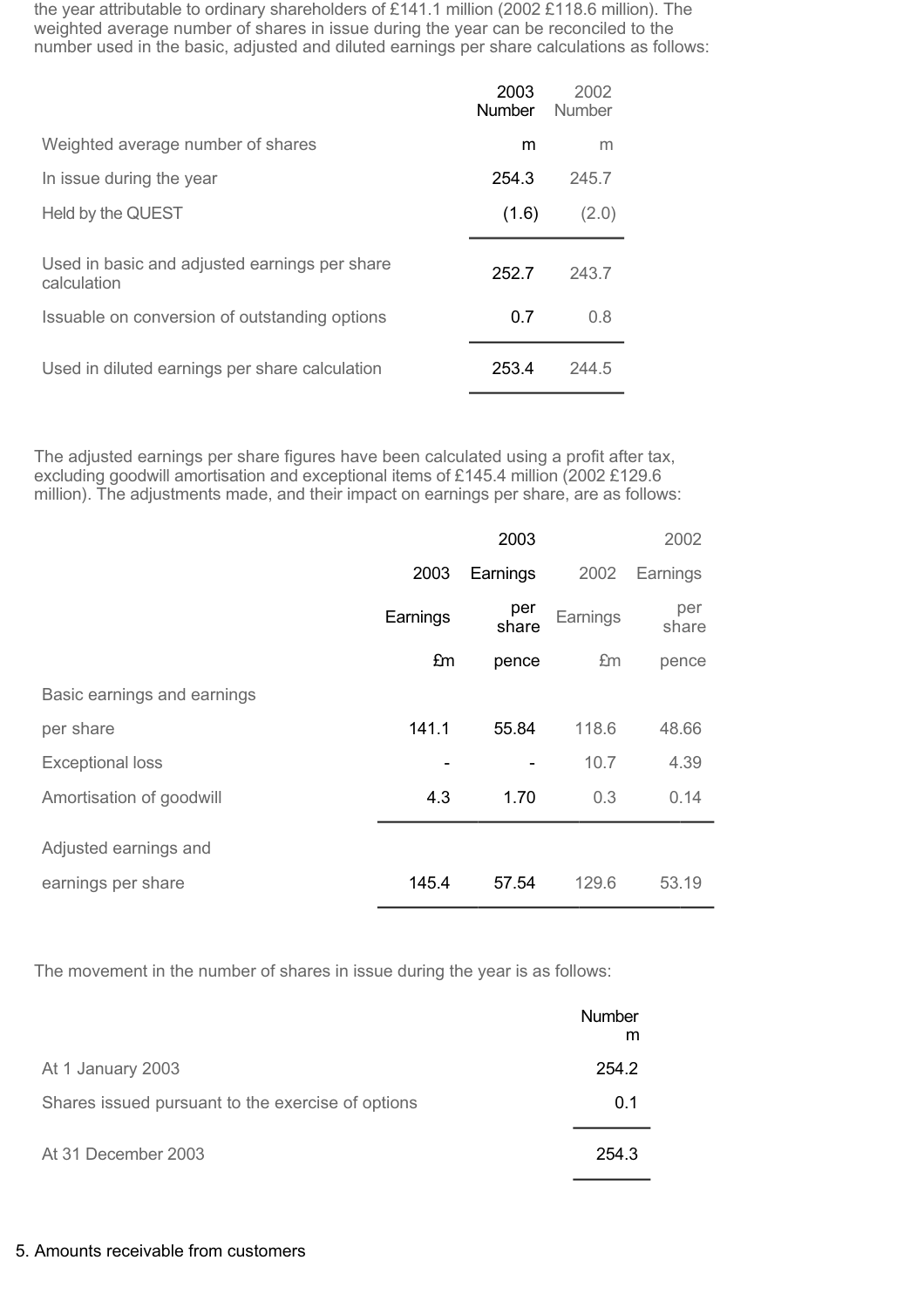# (a) Amounts receivable from customers represents:

|                                                                             | 2003<br>£m | 2002<br>£m |
|-----------------------------------------------------------------------------|------------|------------|
| UK home credit (note 5(b))                                                  | 642.5      | 636.2      |
| International (note 5(c))                                                   | 207.1      | 163.4      |
| Yes Car Credit (note 5(d))                                                  | 252.4      | 163.4      |
| Vanquis Bank (note 5(e))                                                    | 7.4        |            |
|                                                                             | 1,109.4    | 963.0      |
| Analysed as:                                                                |            |            |
| - due within one year                                                       | 905.3      | 821.1      |
| - due in more than one year                                                 | 204.1      | 141.9      |
|                                                                             | 1,109.4    | 963.0      |
| (b) UK home credit receivables                                              |            |            |
|                                                                             | 2003<br>£m | 2002<br>£m |
| Gross instalment credit receivables                                         | 985.3      | 972.4      |
| Less: provision for bad and doubtful debts                                  | (83.7)     | (82.3)     |
| Instalment credit receivables after provision for bad<br>and doubtful debts | 901.6      | 890.1      |
| Less: deferred revenue thereon                                              | (259.1)    | (253.9)    |
|                                                                             | 642.5      | 636.2      |
| Analysed as:                                                                |            |            |
| - due within one year                                                       | 632.6      | 626.4      |
| - due in more than one year                                                 | 9.9        | 9.8        |
|                                                                             | 642.5      | 636.2      |
| (c) International receivables                                               |            |            |
|                                                                             | 2003<br>£m | 2002<br>£m |
| Gross instalment credit receivables                                         | 341.5      | 257.6      |
| Less: provision for bad and doubtful debts                                  | (33.4)     | (17.3)     |
| Instalment credit receivables after provision for bad<br>and doubtful debts | 308.1      | 240.3      |
| Less: deferred revenue theron                                               | (101.0)    | (76.9)     |
| Total - due within one year                                                 | 207.1      | 163.4      |
|                                                                             |            |            |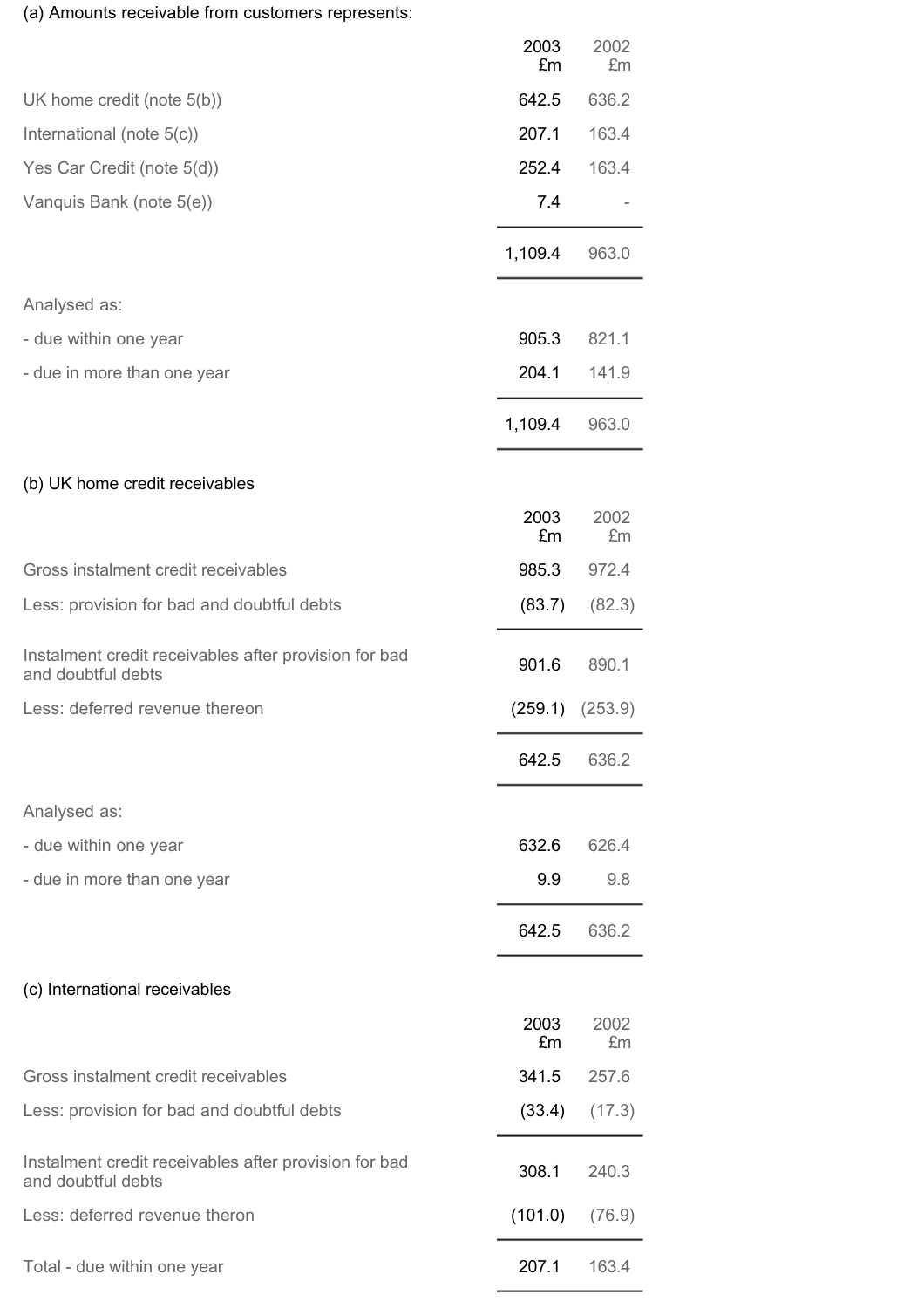# (d) Yes Car Credit receivables

|                                            | 2003<br>£m | 2002<br>£m |
|--------------------------------------------|------------|------------|
| Gross car finance receivables              | 421.4      | 271.5      |
| Less: deferred revenue thereon             | (142.9)    | (95.2)     |
|                                            | 278.5      | 176.3      |
| Less: provision for bad and doubtful debts | (26.1)     | (12.9)     |
|                                            | 252.4      | 163.4      |
| Analysed as:                               |            |            |
| - due within one year                      | 58.2       | 31.3       |
| - due in more than one year                | 194.2      | 132.1      |
|                                            | 252.4      | 163.4      |
| (e) Vanquis Bank receivables               |            |            |
|                                            | 2003<br>£m | 2002<br>£m |
| Gross credit card receivables              | 8.2        |            |
| Less: deferred revenue thereon             | (0.2)      |            |
|                                            | 8.0        |            |
| Less: provision for bad and doubtful debts | (0.6)      |            |
| Total - due within one year                | 7.4        |            |
| (f) Bad debt charge                        |            |            |
|                                            | 2003<br>£m | 2002<br>£m |
| UK home credit                             | 88.0       | 84.9       |
| <b>Yes Car Credit</b>                      | 33.4       |            |
| Vanquis Bank                               | 0.7        |            |
| UK consumer credit                         | 122.1      | 84.9       |
| International                              | 37.2       | 27.2       |
| Bad debt charge                            | 159.3      | 112.1      |

# 6. Reconciliation of movement in equity shareholders' funds

| 2003 | 2002 |
|------|------|
| £m   | £m   |